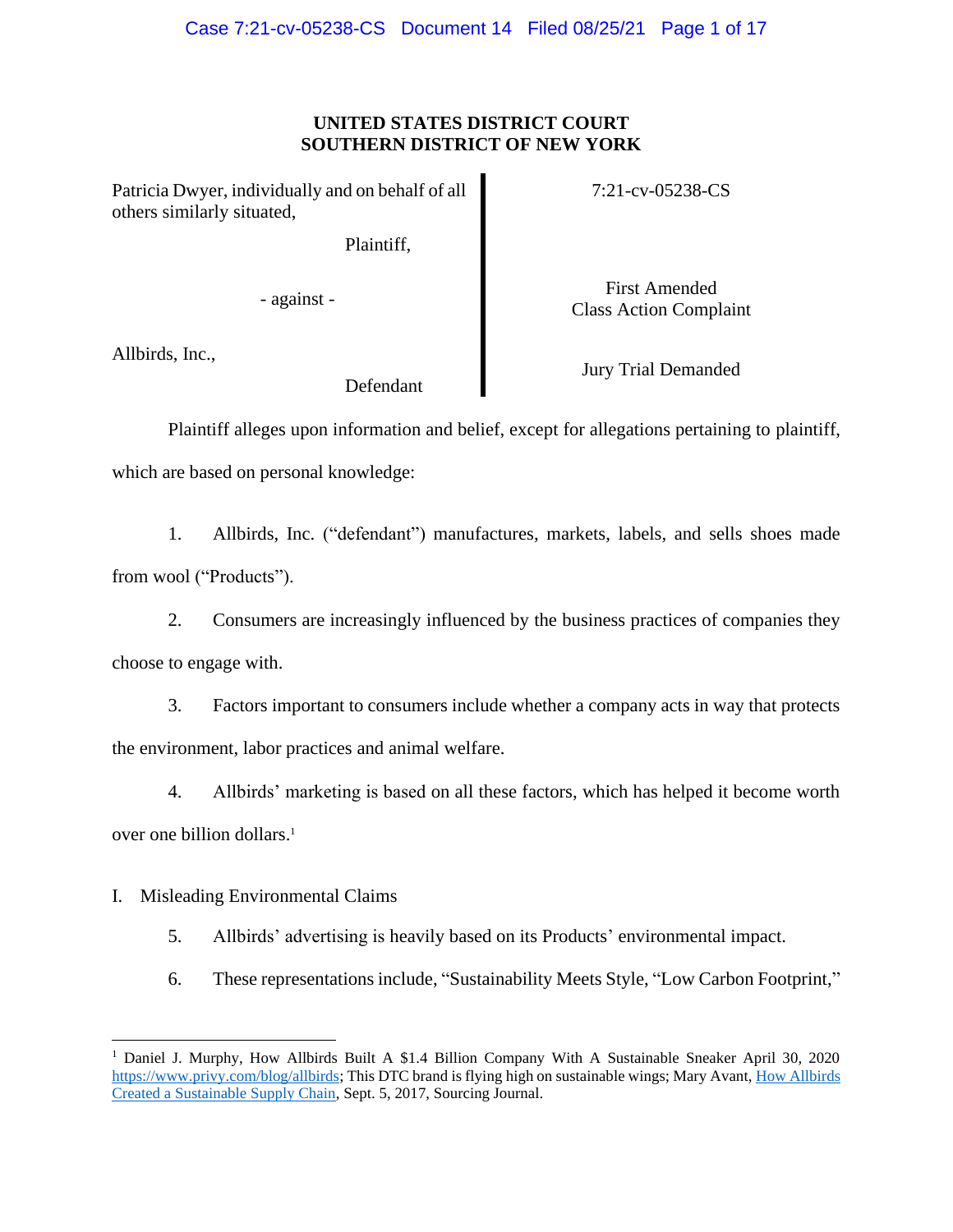"Environmentally Friendly," "Made With Sustainable Wool," "Reversing Climate Change…," and "Our Sustainable Practices."

# **Reversing Climate Change Through Better Business**

Reducing our environmental impact has been a top priority since day one. But now, we're taking things further. Explore our overall sustainability approach, our progress thus far, and our bold list of commitments for 2025.

#### **OUR SUSTAINABLE PRACTICES**

7. Allbirds has purchased advertisements so that it is presented to people who search for "ethically made running shoes."

8. Allbirds uses a life cycle assessment ("LCA") tool to estimate its Products' carbon footprint.

9. "Carbon footprint" is defined by Allbirds as "the kg CO2e emitted to create our products."

10. In addition to measuring carbon dioxide emissions used to make the Product, Allbirds' "measure[s] other greenhouse gases, like methane, and convert[s] them to CO2."<sup>2</sup> Kg CO2e equivalent

11. The life cycle stages include materials, manufacturing, use and end of life.<sup>3</sup>

12. According to Allbirds, "the average footprint of our products is 7.6 kg CO2e" or "carbon dioxide equivalent emissions."<sup>4</sup>

<sup>&</sup>lt;sup>2</sup> Barbara Schneider-Levy, Allbirds [Goes Even Greener by Measuring the Carbon Footprint of Its Popular Shoes,](https://footwearnews.com/2020/focus/sustainability/allbirds-sustainable-shoes-measure-carbon-footprint-1202966427/) Footwear News, Apr. 14, 2020.

<sup>3</sup> Allbirds Product Carbon Footprint Methodology, April 2020.

<sup>4</sup> https://www.allbirds.com/pages/sustainability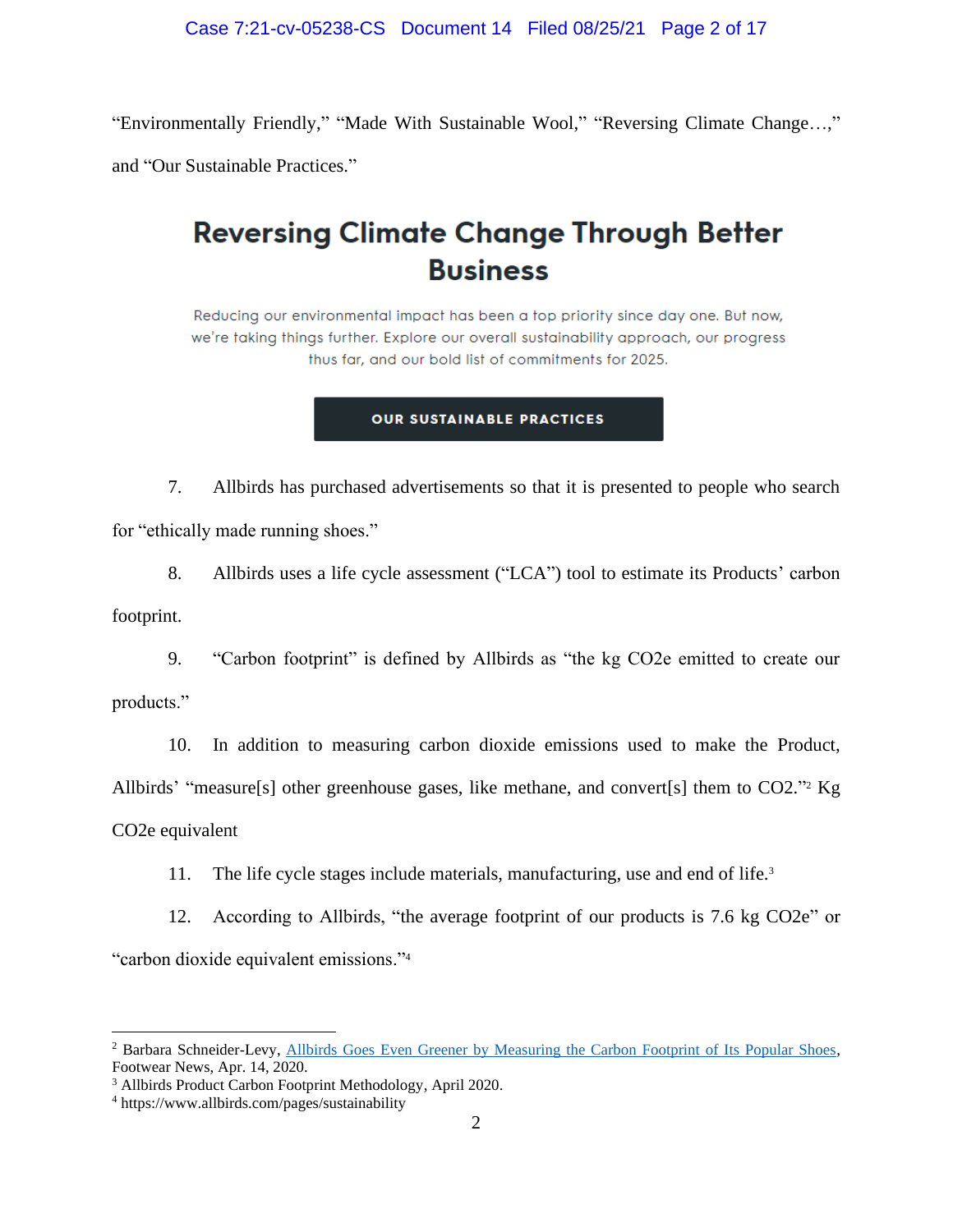#### Case 7:21-cv-05238-CS Document 14 Filed 08/25/21 Page 3 of 17

13. The Product identified below purports to have a carbon footprint of 7.1 kg CO2 equivalent.



14. The most significant component of the LCA is materials, shown above as 5.7 kg CO2e

15. The environmental impact of apparel materials is measured in accordance with the Higg Material Sustainability Index ("MSI"), developed by the Sustainable Apparel Coalition ("SAC").

16. The Higg MSI purports to function as a standard, like those developed by established third-party organizations like the International Standards Organization ("ISO").

17. Compared to similar ISO environmental impact measurements, the methodology used by the Higg MSI does not go beyond the raw material and "provide detailed rules on how to model the life cycle of a product in a specific category." 5

<sup>5</sup> Watson, K. J., and S. G. Wiedemann. "Review of methodological choices in LCA-based textile and apparel rating tools: key issues and recommendations relating to assessment of fabrics made from natural fibre types." Sustainability 11.14 (2019): 3846.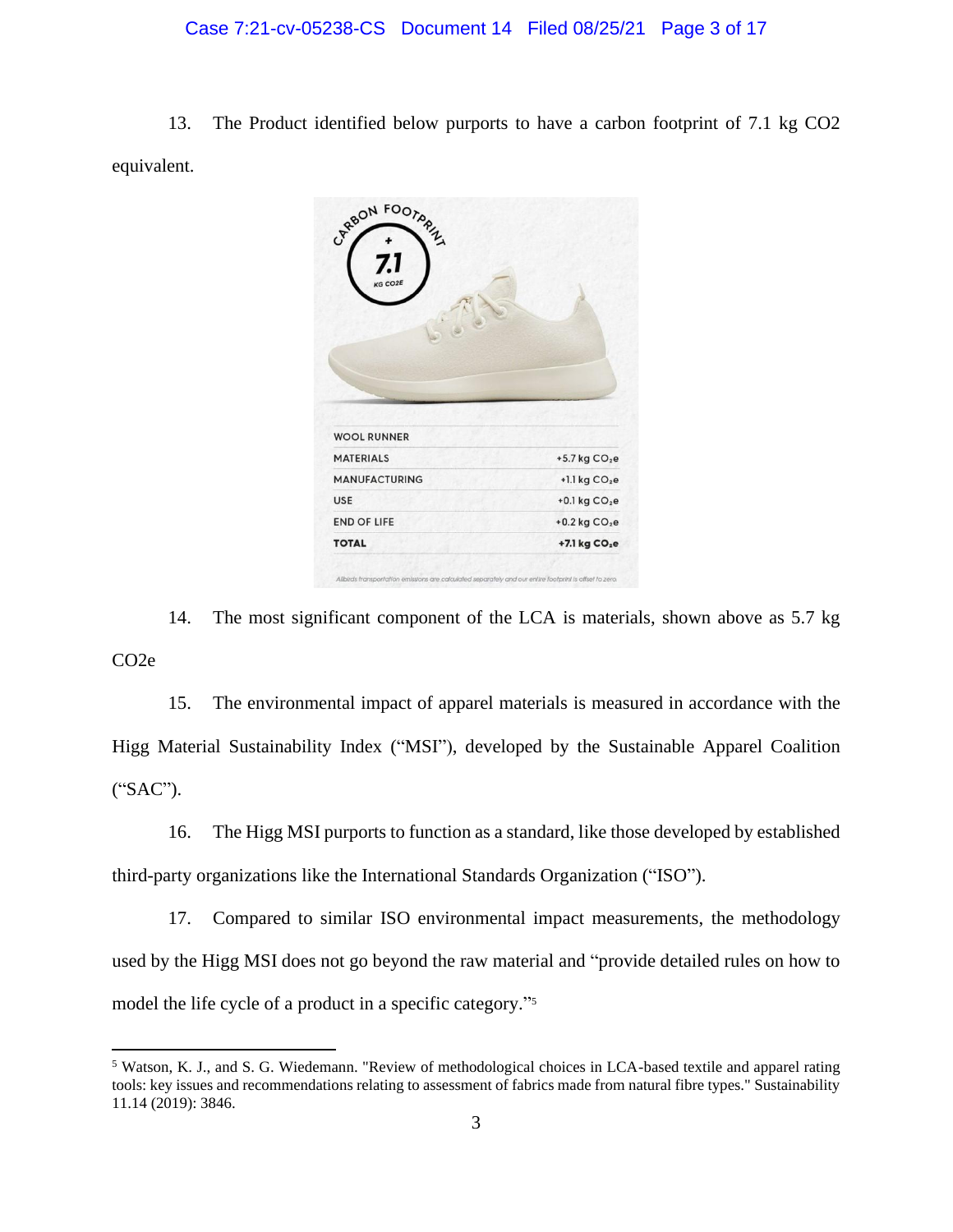#### Case 7:21-cv-05238-CS Document 14 Filed 08/25/21 Page 4 of 17

18. Additionally, there are no standards for data submission, to ensure consistency between analysis of different materials.

19. These limitations, according to independent researchers, render the Higg MSI as unsuitable "for public disclosure or comparative assertions, and has limited capability in its present form to enable the textile industry or interested stakeholders to compare different fabric types, or reliably choose between fabric types with confidence that this will result in lower impacts to the environment."

20. Allbirds' figures are based on "the most conservative assumption for each calculation, skewing the calculations in its own favor," so it can make more significant environmental claims.

21. The SAC recognized the limitations of this narrow focus and is revamping the Higg MSI to incorporate "product level environmental impacts."

22. However, according to People for the Ethical Treatment of Animals ("PETA"), "Allbirds' life cycle assessment (LCA) tool currently only measures the carbon footprint of each product, meaning that it doesn't assess any other environmental impact of wool production, including on water, eutrophication, or land occupation." 6

23. According to the 2017 Pulse of the Fashion Industry Report, production of wool is second only to silk in the emissions of greenhouse gases and contribution to global warming.

24. This is because sheep farming, like cattle farming, generates significant quantities of methane.

25. Industry sources estimate that one sheep emits 30 liters of methane per day.

26. In New Zealand, where Defendant sources its wool, methane from sheep constitutes

<sup>6</sup> [Allbirds Is All Wrong—Urge It to Ditch Wool NOW!](https://support.peta.org/page/23478/action/1?locale=en-US) PETA, Apr. 14, 2021.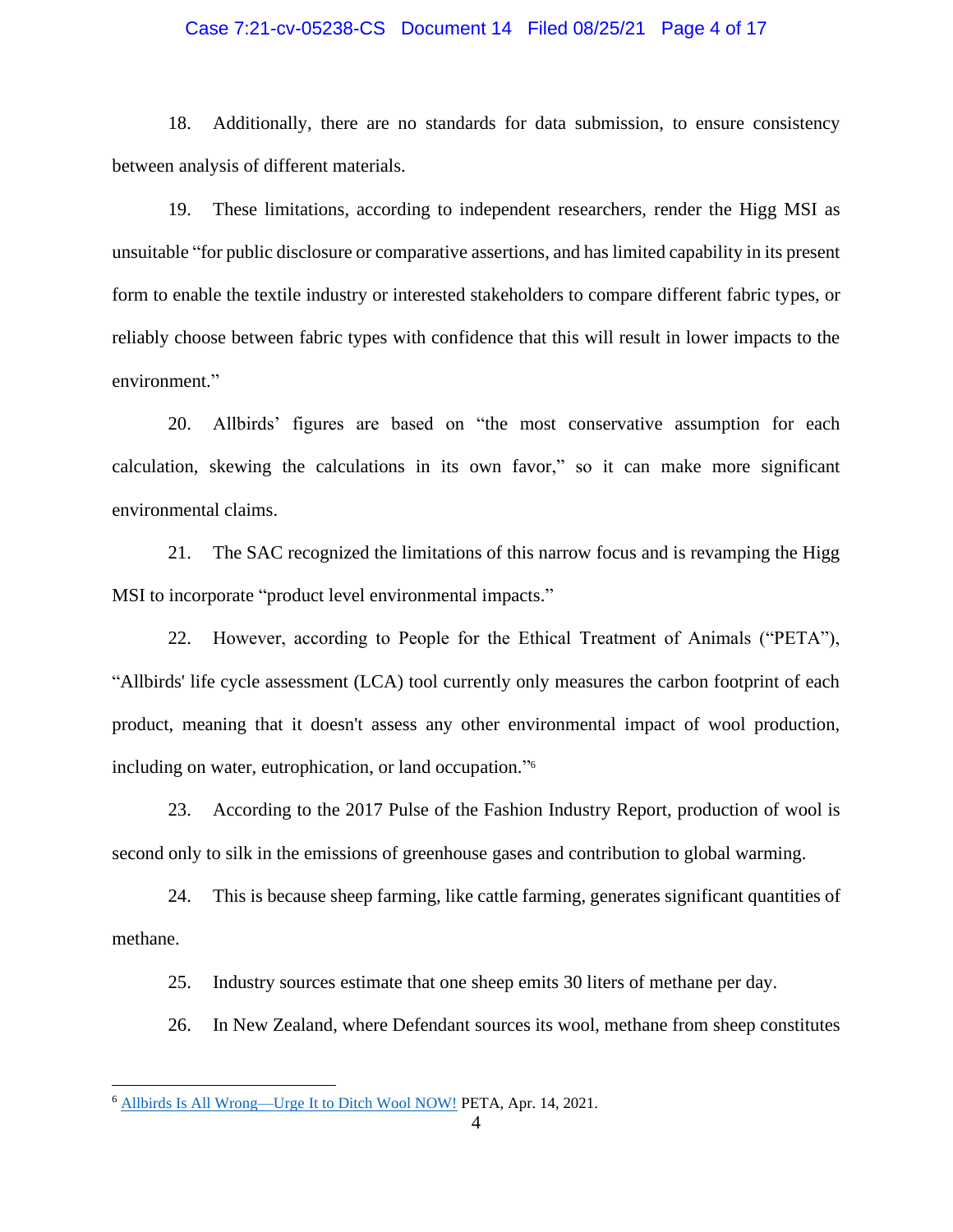#### Case 7:21-cv-05238-CS Document 14 Filed 08/25/21 Page 5 of 17

90 percent of that nation's total methane emissions.

27. According to submissions to the United Kingdom's House of Commons Environmental Audit Committee, "Sheep are a fully automated system for environmental destruction."

28. Large-scale sheep farming is a major contributor to eutrophication, defined as the "excessive richness of nutrients in a lake or other body of water, frequently due to runoff from the land, which causes a dense growth of plant life and death of animal life from lack of oxygen."

29. The negative effects of sheep farming on soil has been known for decades.<sup>7</sup>

30. Pesticides and insecticides, known as "sheep dip," are regularly applied to sheep to keep them free of parasites.

31. The runoff of these chemicals pollutes waterways, aquifers, and soil.

32. Additionally, these toxic chemicals contribute to neurological disorders in farmers and local communities. 8

33. Unlike other natural fibers, wool processing requires scouring (cleaning), which involves detergents and inorganic chemicals which runoff into the surrounding areas.

34. Had the entire life-cycle of wool production been considered, the carbon footprint measurements would be significantly greater and exceed the estimated figures by a factor of three.

35. Additionally, "Allbirds' LCA tool uses data from several sources, and there are discrepancies in industry-sourced data," which render it unreliable.

<sup>7</sup> J. Scott, & Robertson, Fiona. (2008). Environmental effects of sheep farming. 10.1079/9781845934118.0144.

<sup>8</sup> A. C. Povey, H. G. Rees, J. P. Thompson, G. Watkins, S. J. Stocks, L. Karalliedde, Acute ill-health in sheep farmers following use of pesticides, Occupational Medicine, Volume 62, Issue 7, October 2012, Pages 541–548, https://doi.org/10.1093/occmed/kqs099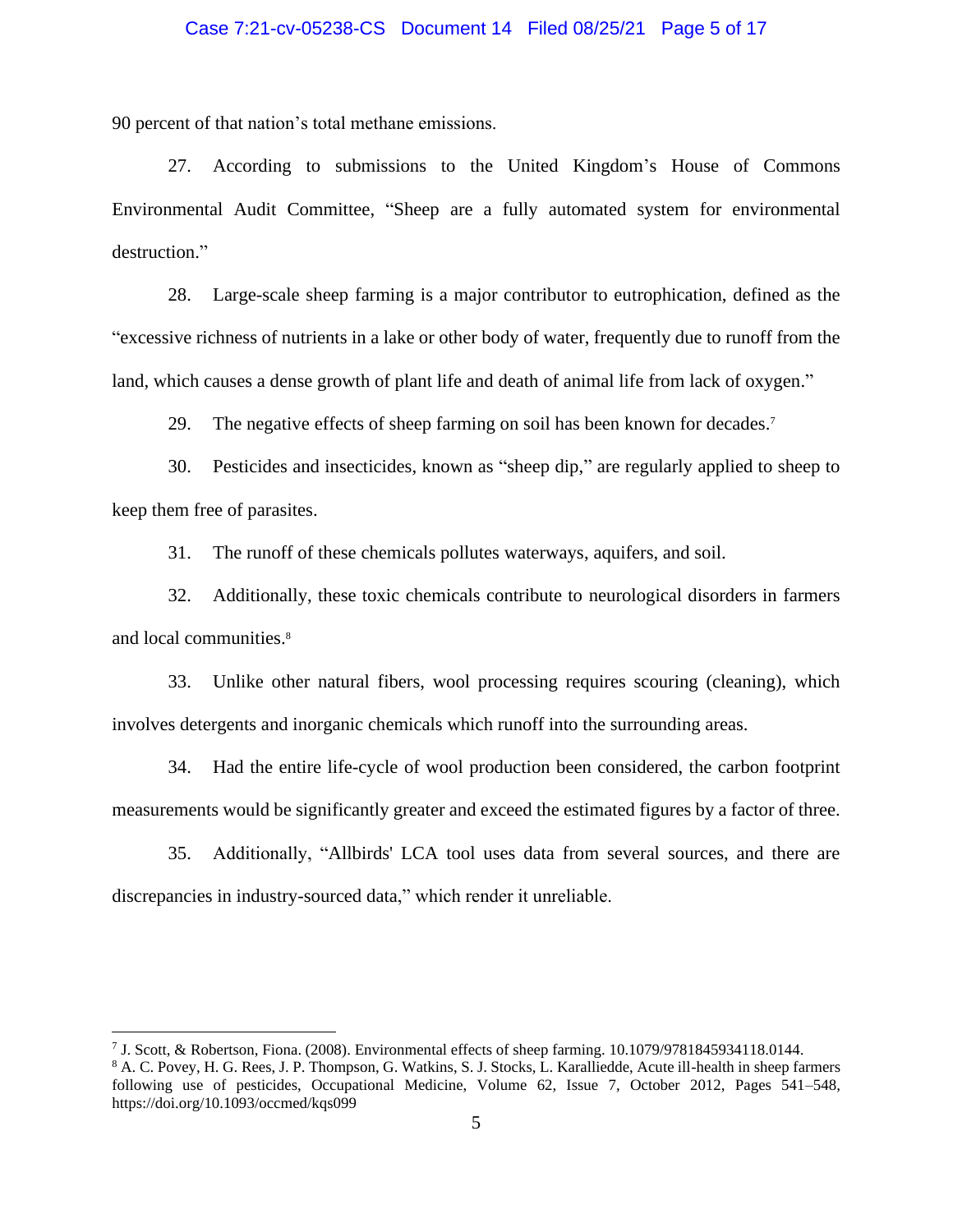- II. Misleading Animal Welfare Claims
	- 36. Allbirds makes numerous claims about the welfare of the sheep which supply the

main component of their Product, wool.

# **Our Sheep Live The Good Life**

We work with leading organizations like ZQ Merino to ensure our wool is held to high standards of farming, land management and animal welfare.



# Our Sheep Live The Good Life

We work with leading organizations like ZQ Merino to ensure our wool is held to high standards of farming, land management and animal welfare.

37. Allbirds' advertising is centered around sheep in pastoral settings.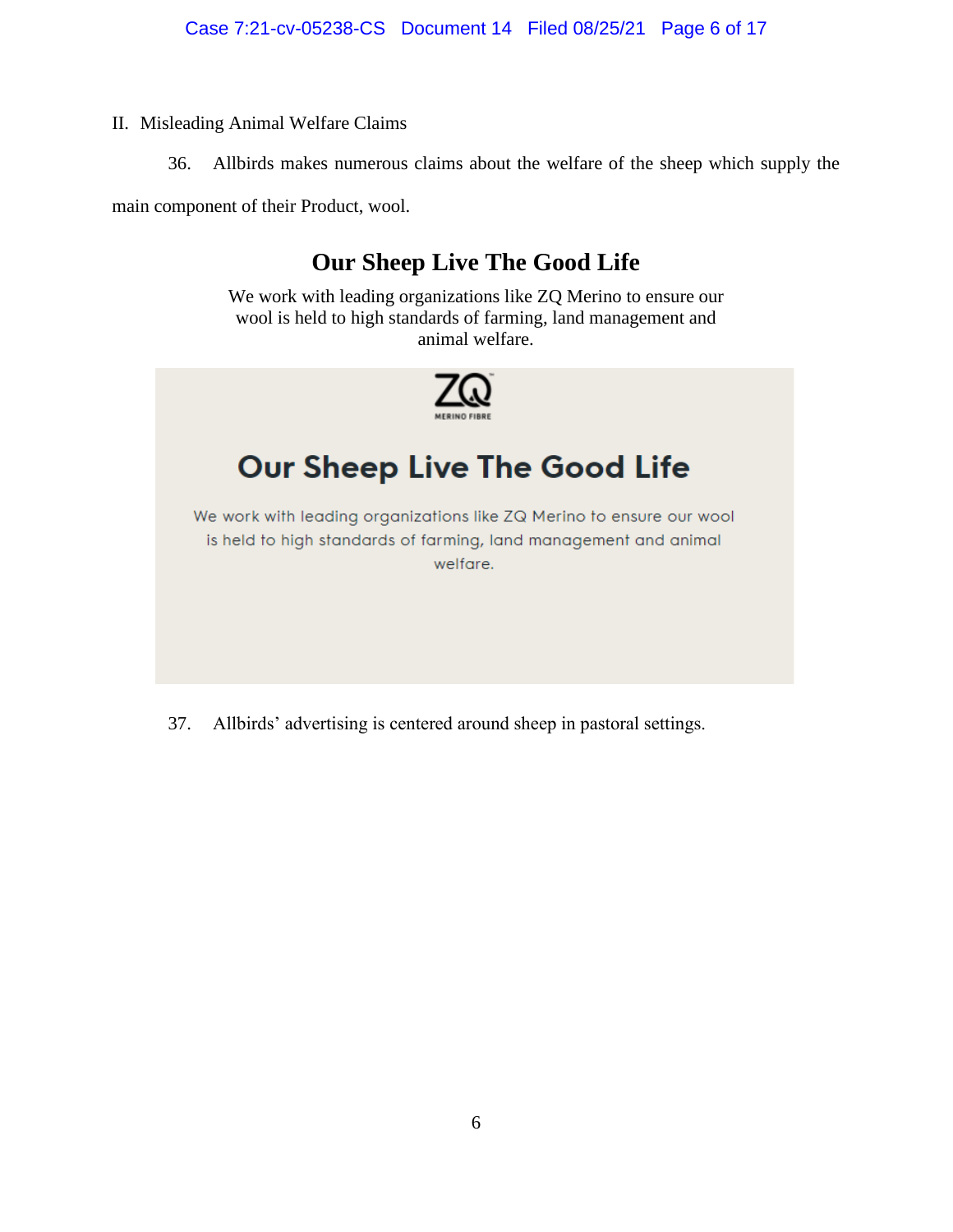## Case 7:21-cv-05238-CS Document 14 Filed 08/25/21 Page 7 of 17



38. One ad states, "What if every time you got a haircut they made shoes out of it? That would be pretty cool."



39. Another ad states, "Behind every shoe is a sheep. And behind every sheep, is another sheep, probably.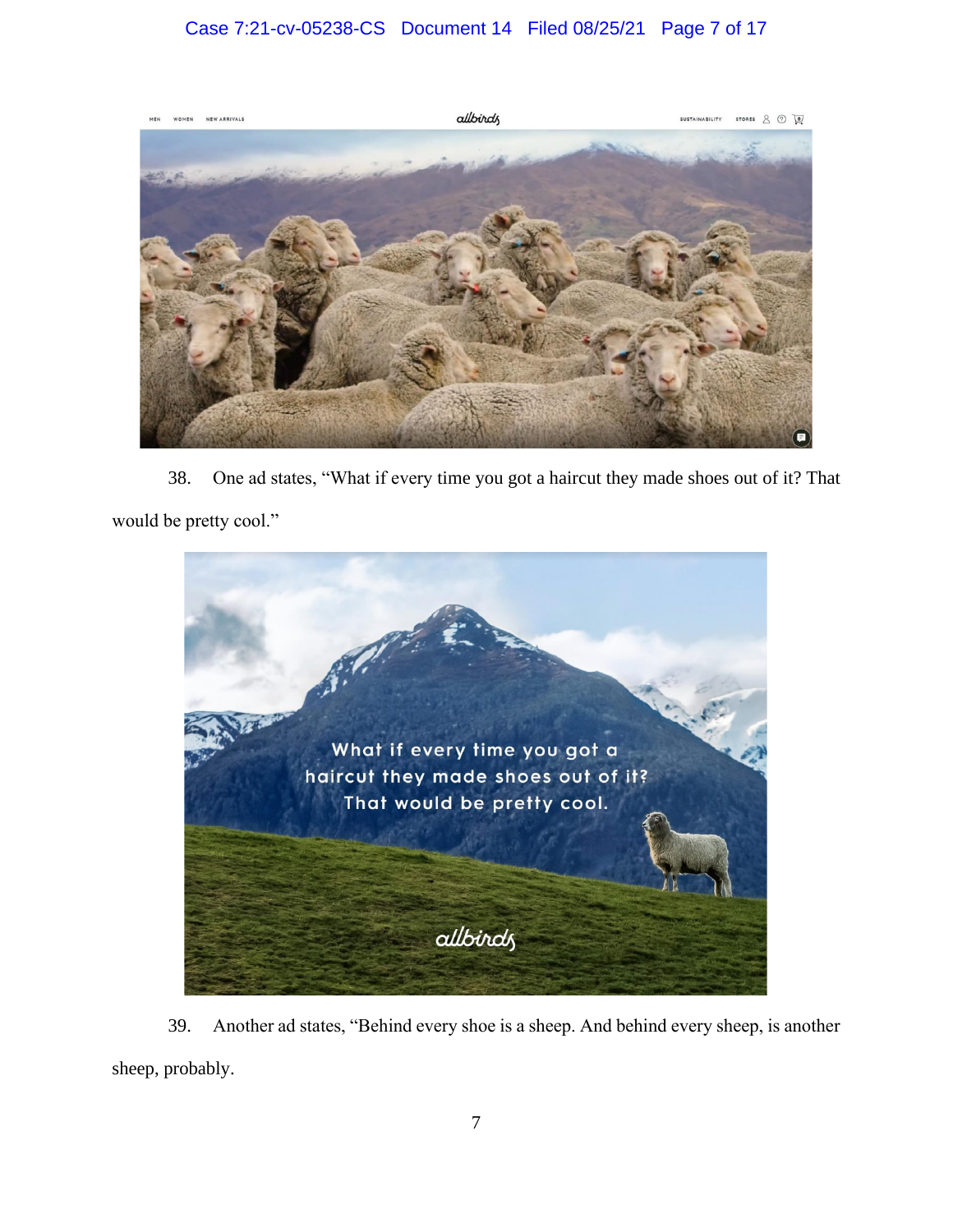

40. Allbirds promotes its "happy" sheep "behind empty welfare policies that do little to stop animal suffering." 9

41. Economic realities dictate – and require – that all sheep bred for wool are also slaughtered and sold for their meat.

42. The sheep industry promotes this fact by labeling them "dual-purpose."<sup>10</sup>

43. Allbirds has claimed that its wool harvesting practices is sustainable, humane and that it intends to eventually source "only wool from 'regenerative' sources."

44. "Sustainable" is defined as "able to be upheld or defended."<sup>11</sup>

45. Based on investigations into more than 100 large-scale wool operations, most of which had been promoted in the same terms used by Allbirds – as "sustainable" and "responsible"

<sup>9</sup> *Id*.

<sup>&</sup>lt;sup>10</sup>Learn About Wool, [Secondary Fact Sheet.](https://www.learnaboutwool.com/globalassets/law/resources/factsheets/secondary/gd3270-secondary-fact-sheet_2019_d.pdf)

<sup>&</sup>lt;sup>11</sup> Google search[, sustainable definition.](https://www.google.com/search?q=sustainable+definition&rlz=1C1GCEA_enUS893US893&oq=sustainable+defi&aqs=chrome.1.69i57j0i433j0l8.3559j1j9&sourceid=chrome&ie=UTF-8)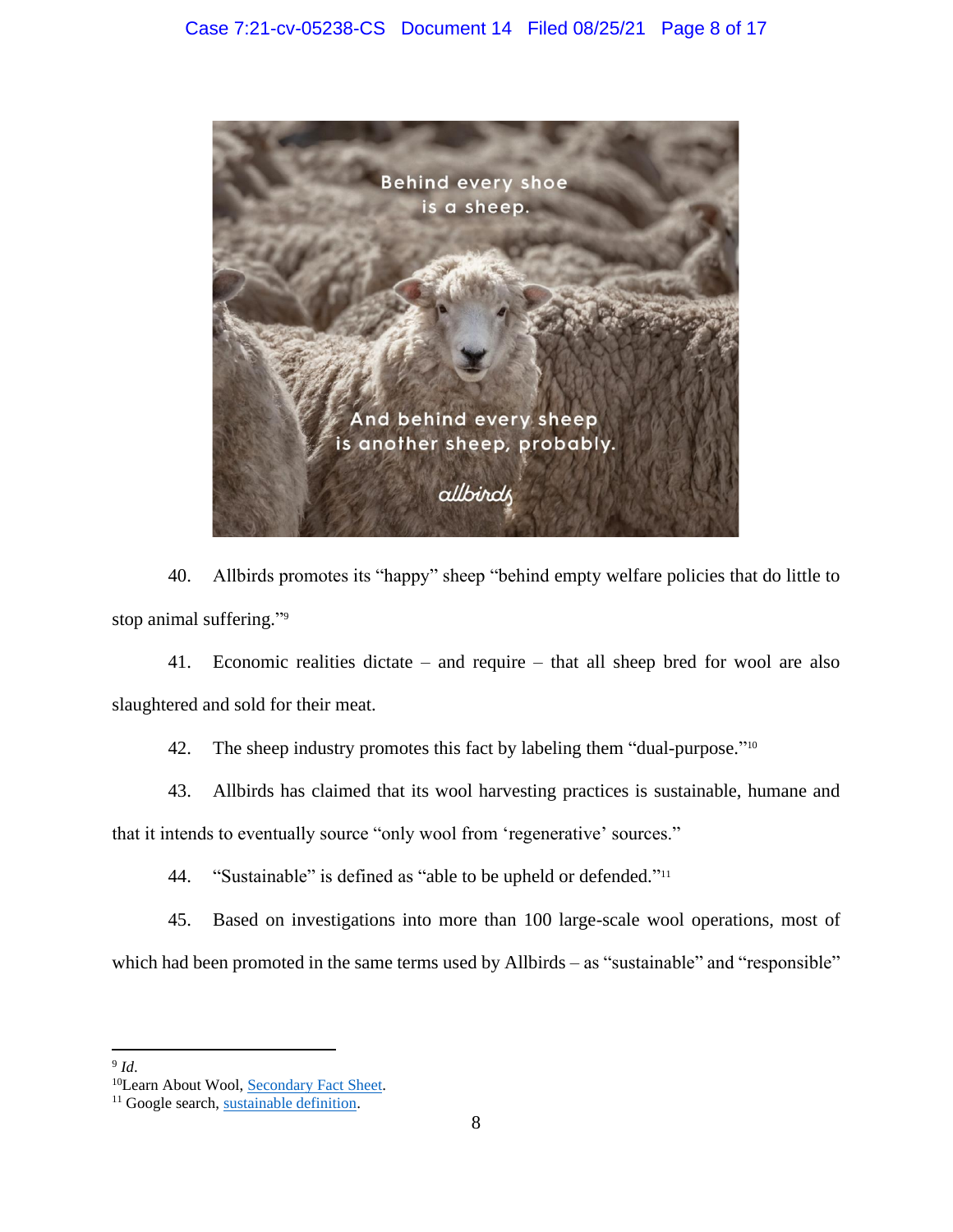#### Case 7:21-cv-05238-CS Document 14 Filed 08/25/21 Page 9 of 17

– "workers beat, stomped on, cut open the skin of, and slit the throats of conscious, struggling sheep."

46. These practices are neither sustainable or humane.

47. Sheep raised for their wool in New Zealand and elsewhere are susceptible to "flystrike," as the area around a lamb's breech and tail is wrinkled with many folds, attracting parasitic blowflies.

48. Sheep farmers have long practiced mulesing, which involves cutting crescent-shaped flaps of skin from the hind areas.

49. When the wound heals, it creates an area of bare, stretched scar tissue which has no folds or wrinkles and is less likely to attract blowflies.

50. This makes mulesed sheep less susceptible to flystrike in the breech area.

51. Mulesing is performed without anesthesia, and pain relief is not provided.

52. The acute pain lasts from days to weeks, and mulesed lambs suffer declines in socialization and avoidance of humans.

53. Though Allbirds' claims that its supplier, ZQ Merino, ensures that "sheep live the good life," this is not feasible when "individual care in such large production numbers has to be almost or absolutely nonexistent."

54. In wool and meat systems, lambs are often slaughtered between 6 to 9 months old.

55. Other sheep are continually shorn until they are 5 or 6 years old and then slaughtered.

56. Sheep farmers determine when to kill a sheep based on the quality of their wool and their weight.

57. While sheep can naturally live to be up to 14 years old, the "happy" sheep which form the basis of Allbirds' shoes live a fraction of this time before being shipped on boats for

9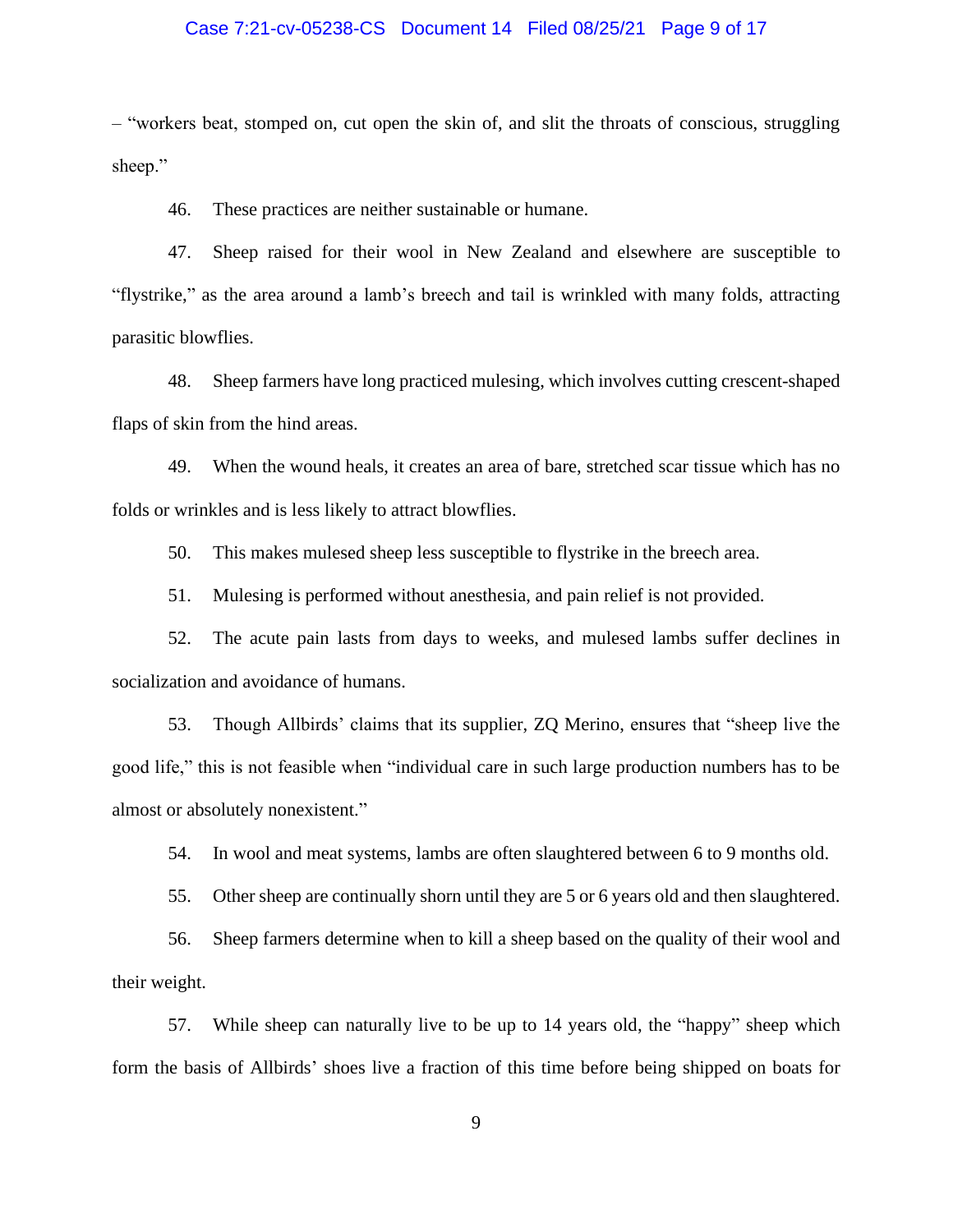#### Case 7:21-cv-05238-CS Document 14 Filed 08/25/21 Page 10 of 17

slaughter, often to the Middle East or China.

58. If Allbirds were required to either truthfully disclose the practices which provide the wool for its shoes, or if it refrained from representing its "humane" and "animal-friendly" attributes, fewer people would buy the shoes.

59. Allbirds' emphasis on "transparency" is also false, deceptive, and misleading, "as it stonewalls any enquiries into its wool sourcing."

60. Allbirds passes the buck about its wool production to ZQ Merino.

61. However, ZQ Marino is not transparent with the standards and practices it utilizes, stating, "The ZQ standard is not online because it's an on-farm manual for our growers, not a consumer facing document."

62. ZQ Marino's website reveals serious gaps in its ability to ensure that "sheep live the good life."

63. For instance, it claims to "audit" sheep farms only every three years.

64. More significantly, their website concedes that "the ZQ programme does not extend to certification beyond the farm gate, though we work with many long-term partners within the supply chain, who align with ZQ values and adhere to our Rules of Engagement agreement."

65. According to PETA, this means that "slaughter and transportation – during which much abuse occurs – are not necessarily covered under the ZQ certification."

66. Additionally, this certification permits sheep to "be deprived of food and water for up to 48 hours."

67. ZQ Merino had "claimed that it only sources from countries with strong animal welfare legislation, but the standard now covers farms in Argentina, Australia, and South Africa,

10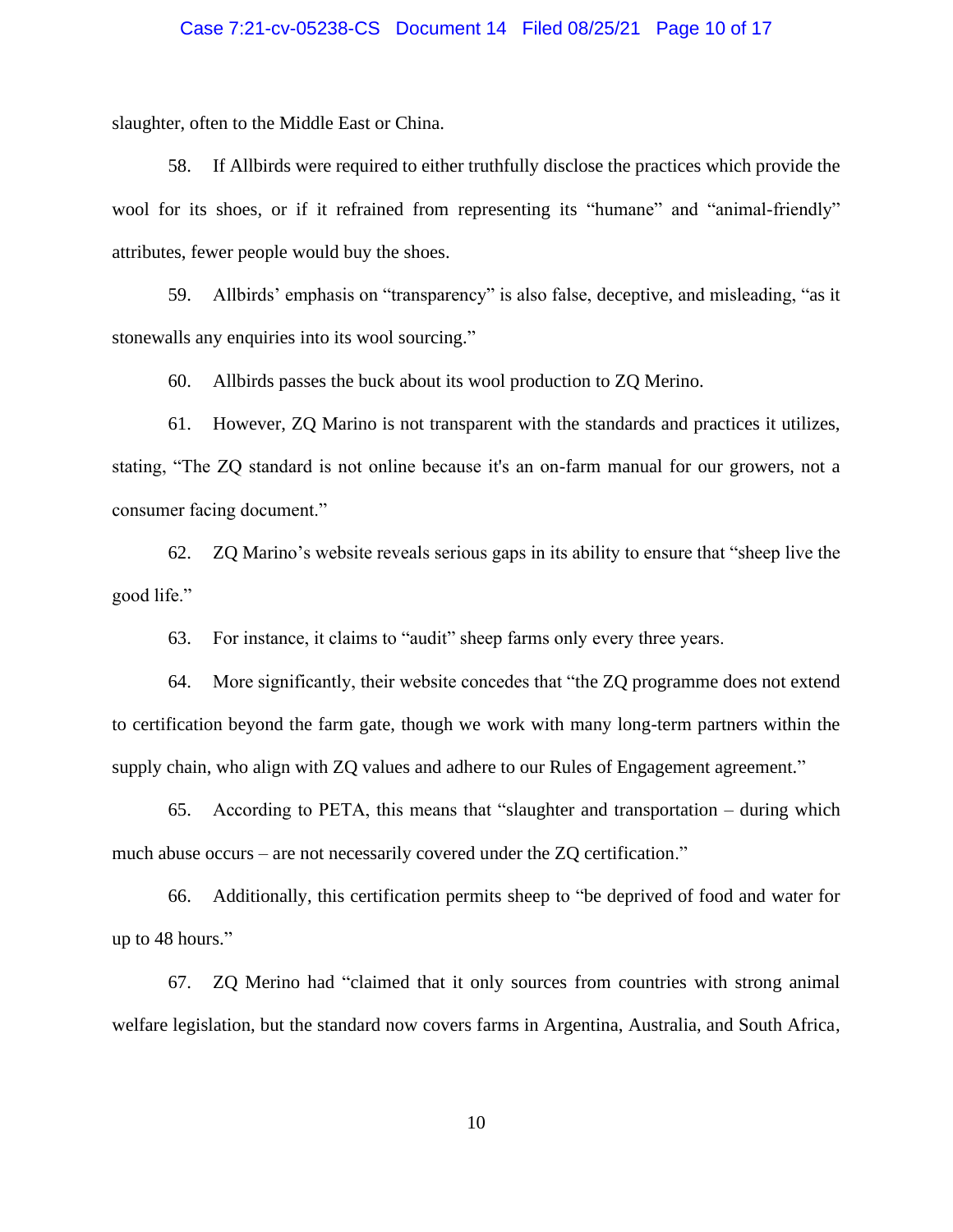#### Case 7:21-cv-05238-CS Document 14 Filed 08/25/21 Page 11 of 17

all countries where animal welfare standards are routinely ignored."<sup>12</sup>

68. PETA also noted that Allbirds' "use of discarded crab shells as 'better for the planet,'" is false, deceptive, and misleading.

69. This is because Allbirds purchases "shells from the Canadian snow crab industry, which is an inherently harmful industry," where "Endangered whales are being caught in snow crab fishing gear, and climate change is threatening the population of snow crabs themselves."

70. The Products contains other representations which are false and misleading.

71. Reasonable consumers must and do rely on a company to honestly identify and describe the components, attributes, and features of the Product, relative to itself and other comparable products or alternatives.

72. The value of the Product that plaintiff purchased was materially less than its value as represented by defendant.

73. Defendant sold more of the Product and at a higher prices than it would have in the absence of this misconduct, resulting in additional profits at the expense of consumers.

74. Had Plaintiff and proposed class members known the truth, they would not have bought the Product or would have paid less for it.

75. The Product is sold for a price premium compared to other similar products, an average of \$95 per pair for new models, but discounts are available for older models, higher prices than they would otherwise be sold for, absent the misleading representations and omissions.

#### Jurisdiction and Venue

76. Jurisdiction is proper pursuant to Class Action Fairness Act of 2005 ("CAFA"). 28

<sup>&</sup>lt;sup>12</sup> Based on the graphic nature of the proven conduct at certain sheep farms, they will not be repeated here but are available at PETA's website.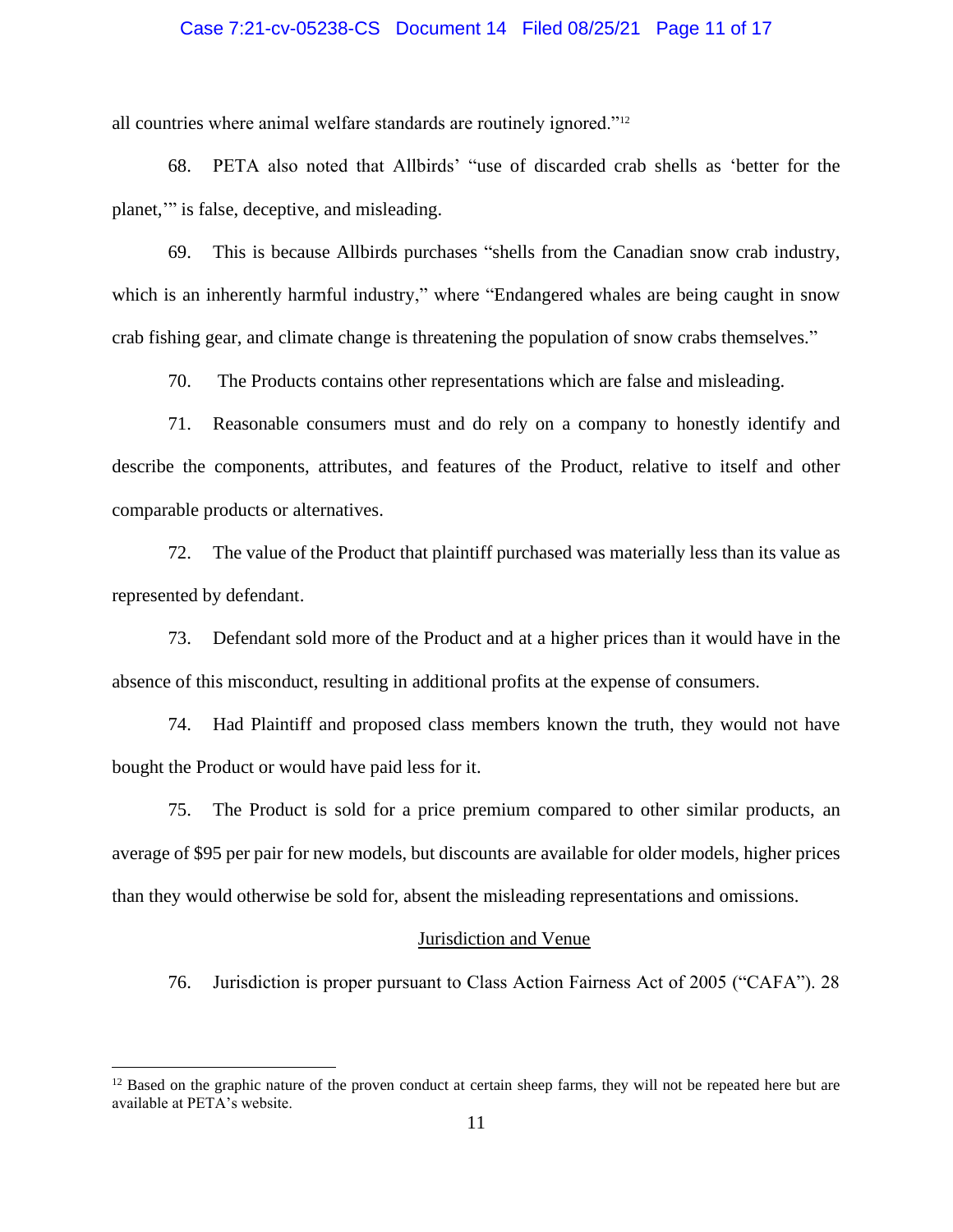#### Case 7:21-cv-05238-CS Document 14 Filed 08/25/21 Page 12 of 17

U.S.C. § 1332(d)(2).

77. Upon information and belief, the aggregate amount in controversy exceeds \$5 million, exclusive of interest and costs.

78. Plaintiff Patricia Dwyer is a citizen of New York.

79. Defendant Allbirds, Inc. is a Delaware corporation with a principal place of business in San Francisco, San Francisco County, California

80. The parties are citizens of different states.

81. Venue is proper because plaintiff resides in this judicial district, and a substantial part of the events or omissions giving rise to the claims occurred in this judicial district.

#### Parties

82. Plaintiff Patricia Dwyer is a citizen of Stony Point, Rockland County, New York.

83. Defendant Allbirds, Inc., is a Delaware corporation with a principal place of business in San Francisco, California, San Francisco County.

84. Defendant is a shoe brand built on direct-to-consumer ("D2C") sales.

85. Defendant's products are sold to consumers through its website, its brick-and-mortar stores, and increasingly, through third-parties, such as Nordstrom.

86. The average price of the shoes is \$95 per pair, but some older products are sold for half this amount.

87. Defendant is valued at \$1.4 billion, based on its most recent funding.

88. Defendant has raised close to \$100 million from deep-pocketed investors.

89. Plaintiff bought the Product at or exceeding the above-referenced prices, on one or more occasions at one or more locations, including in 2021, from stores including Walmart and from Walmart.com.

12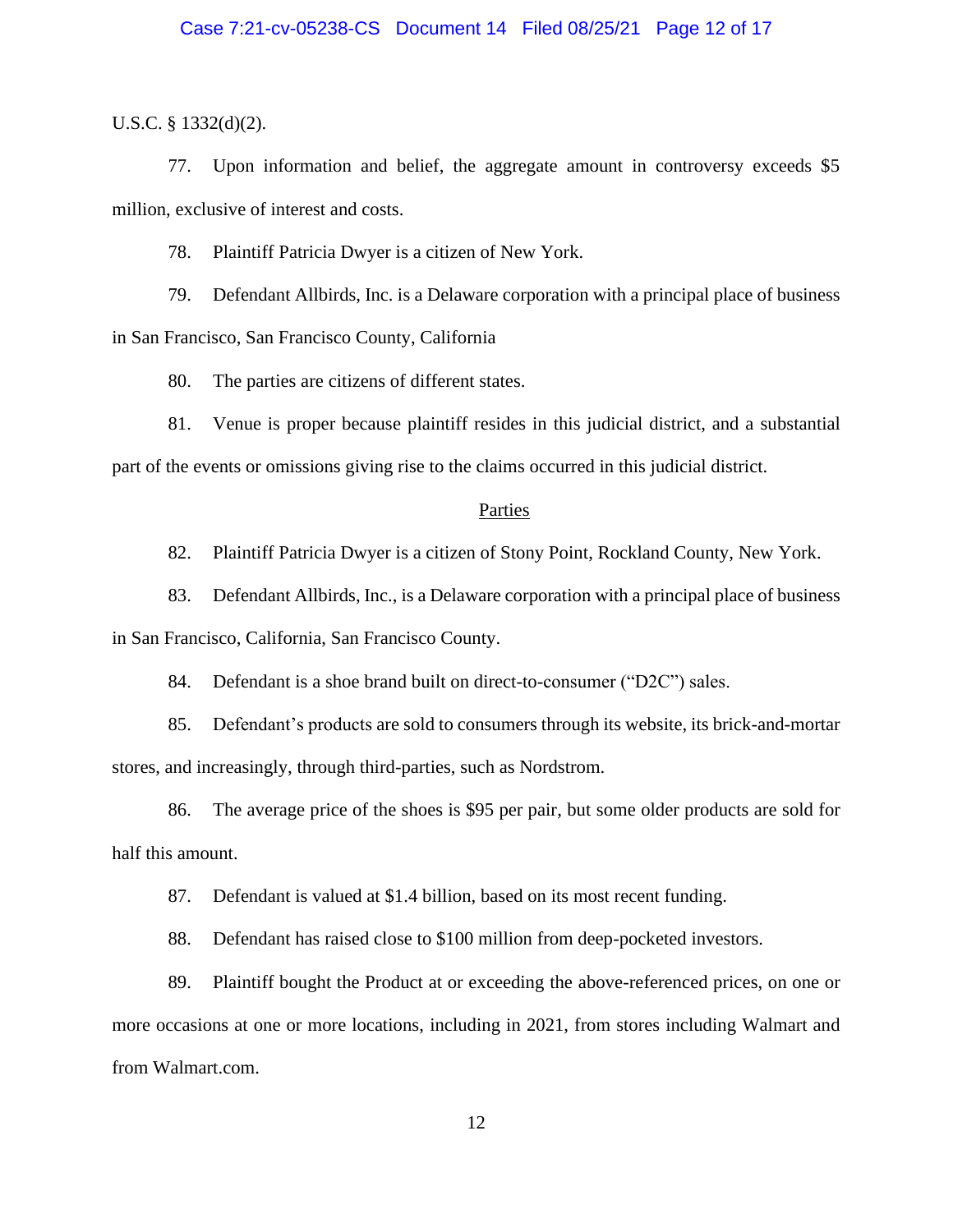#### Case 7:21-cv-05238-CS Document 14 Filed 08/25/21 Page 13 of 17

90. Plaintiff relied on the representations identified here, which she observed over the internet.

91. Plaintiff chose between Defendant's Product and other similar products which were represented similarly, but which did not misrepresent their attributes and/or lower-priced products which did not make the claims made by Defendant.

92. The Product was worth less than what Plaintiff paid and she would not have paid as much absent Defendant's false and misleading statements and omissions.

93. Plaintiff intends to, seeks to, and will purchase the Product again when she can do so with the assurance that Product's representations are consistent with its capabilities and features.

#### Class Allegations

94. The class will consist of all New York, residents who purchased the Product during the statutes of limitations for each cause of action alleged.

95. Common questions of law or fact predominate and include whether defendant's representations were and are misleading and if plaintiff and class members are entitled to damages.

96. Plaintiff's claims and basis for relief are typical to other members because all were subjected to the same unfair and deceptive representations and actions.

97. Plaintiff is an adequate representative because her interests do not conflict with other members.

98. No individual inquiry is necessary since the focus is only on defendant's practices and the class is definable and ascertainable.

99. Individual actions would risk inconsistent results, be repetitive and are impractical to justify, as the claims are modest relative to the scope of the harm.

100. Plaintiff's counsel is competent and experienced in complex class action litigation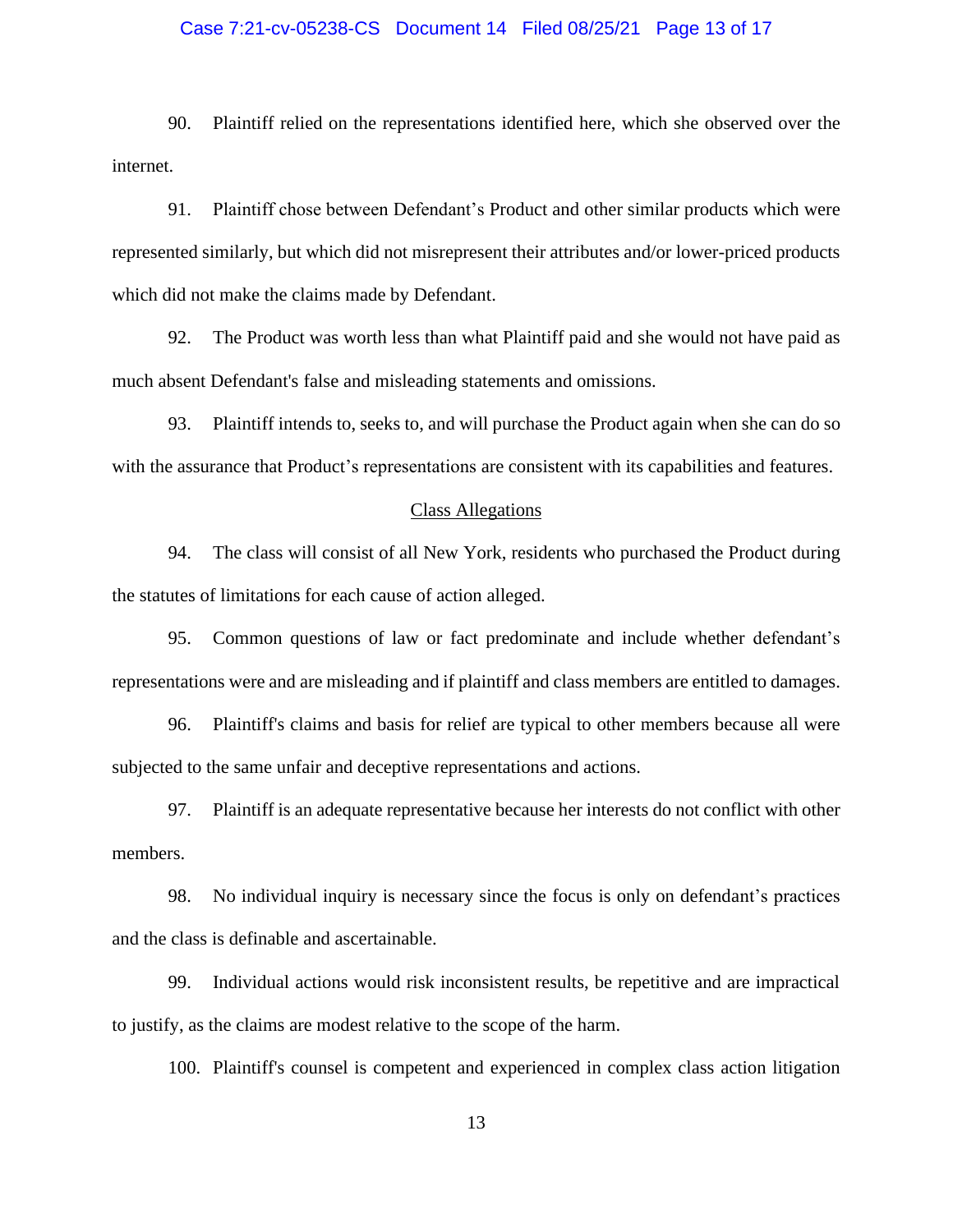#### Case 7:21-cv-05238-CS Document 14 Filed 08/25/21 Page 14 of 17

and intends to protect class members' interests adequately and fairly.

101. Plaintiff seeks class-wide injunctive relief because the practices continue.

#### New York General Business Law ("GBL") §§ 349 & 350

#### (Consumer Protection Statute)

102. Plaintiff incorporates by reference all preceding paragraphs.

103. Plaintiff and class members desired to purchase a product which was sustainable and ensured the well-being of the sheep.

104. Defendant's false and deceptive representations and omissions are material in that they are likely to influence consumer purchasing decisions.

105. Defendant misrepresented the Product through statements, omissions, ambiguities, half-truths and/or actions.

106. Plaintiff relied on the representations.

107. Plaintiff and class members would not have purchased the Product or paid as much if the true facts had been known, suffering damages.

#### Breaches of Express Warranty,

108. The Product was manufactured, labeled, and sold by defendant and expressly and impliedly warranted to plaintiff and class members that it was sustainable and ensured the wellbeing of the sheep.

109. Defendant had a duty to disclose and/or provide non-deceptive descriptions and marketing of the Product.

110. This duty is based on Defendant's outsized role in the market for this type of Product.

111. Plaintiff provided or will provide notice to defendant, its agents, representatives, retailers, and their employees.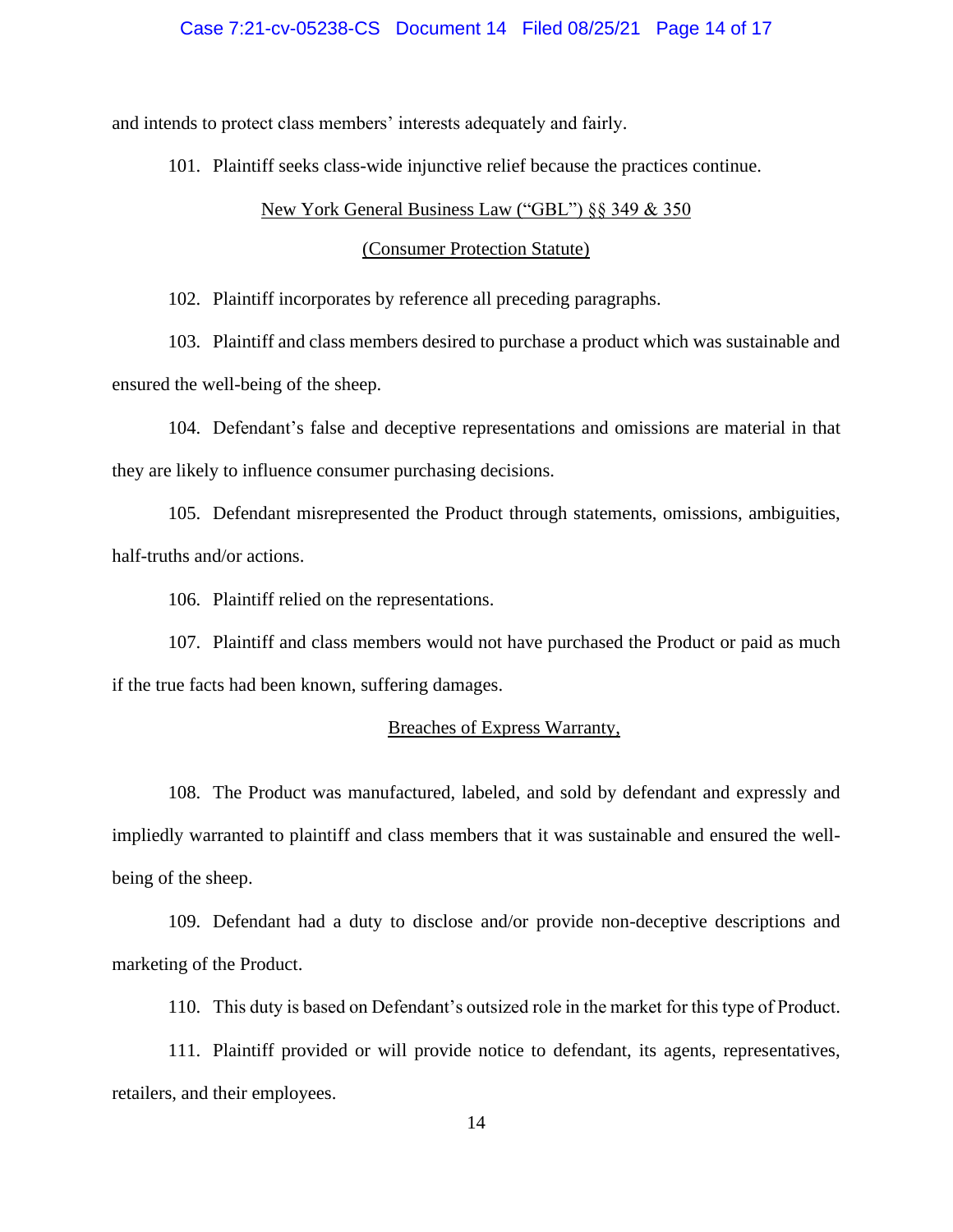#### Case 7:21-cv-05238-CS Document 14 Filed 08/25/21 Page 15 of 17

112. Defendant received notice and should have been aware of these issues due to complaints by regulators, competitors, and consumers, to its main offices.

113. The Product did not conform to its affirmations of fact and promises due to defendant's actions and were not merchantable because they were not fit to pass in the trade as advertised.

114. Plaintiff and class members would not have purchased the Product or paid as much if the true facts had been known, suffering damages.

#### Fraud

115. Defendant misrepresented and/or omitted the attributes and qualities of the Product, that it was sustainable and ensured the well-being of the sheep

116. Defendant's fraudulent intent is evinced by its knowledge that the Product was not consistent with its composition and qualities.

### Unjust Enrichment

117. Defendant obtained benefits and monies because the Product was not as represented and expected, to the detriment and impoverishment of plaintiff and class members, who seek restitution and disgorgement of inequitably obtained profits.

#### Jury Demand and Prayer for Relief

Plaintiff demands a jury trial on all issues.

**WHEREFORE**, Plaintiff prays for judgment:

- 1. Declaring this a proper class action, certifying plaintiff as representative and the undersigned as counsel for the class;
- 2. Entering preliminary and permanent injunctive relief by directing defendant to correct the challenged practices to comply with the law;